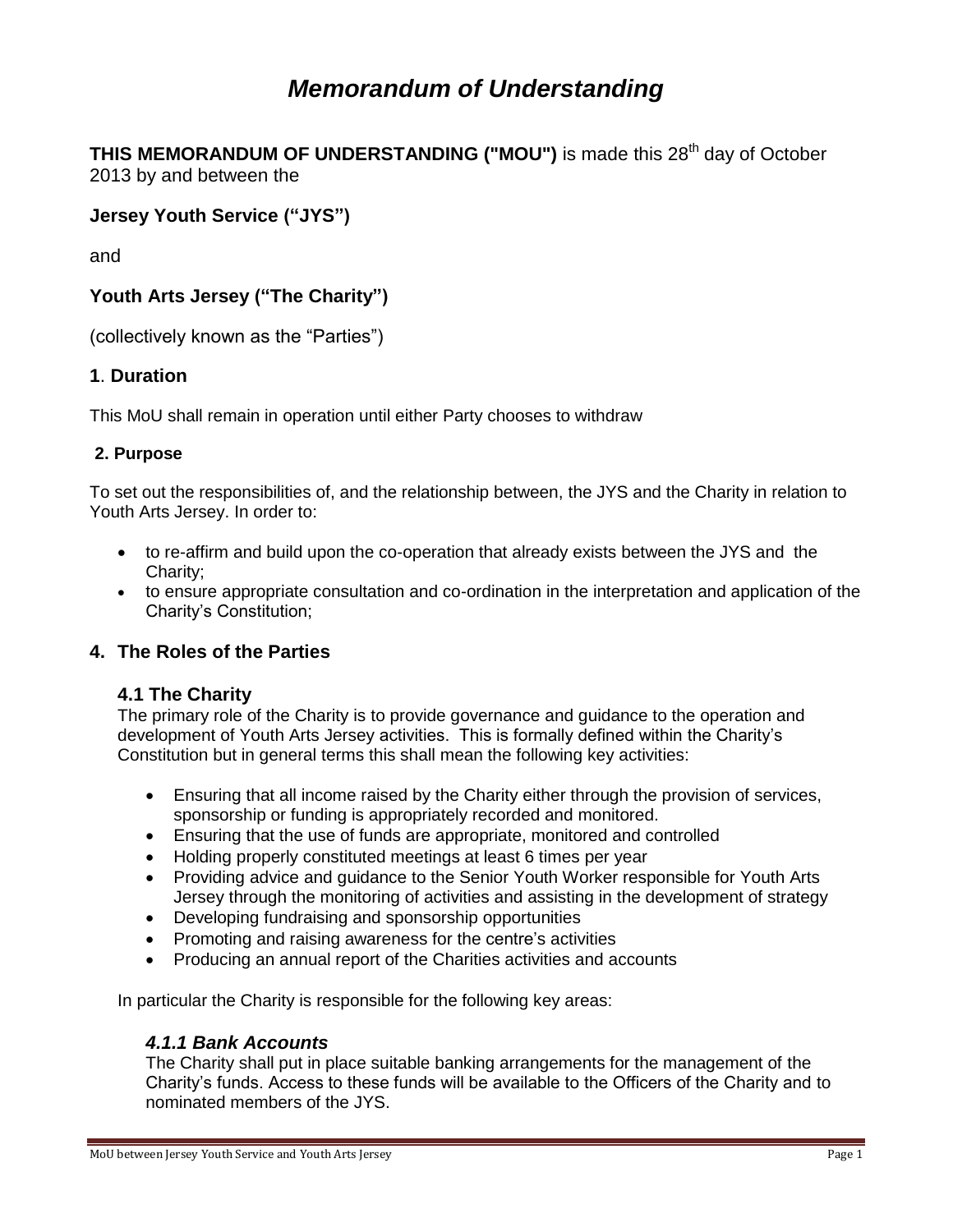# *4.1.2 Assets*

Musical Instruments Drum Kits Amplification Equipment 48trk Recording Studio CD/DVD Duplication & Print equipment Furniture and Fixings 1 x Van

*Note: It is recognized that the above short list contains significant assets that will require proper management. The Charity will endeavor to construct a full asset register as soon as practicable.*

# *4.1.3 Insurance*

Professional Indemnity for Committee Members Public liability for any fundraising events organised in the name of the charity

# **4.2 The JYS**

The primary role of the JYS is to provide the facilities, staff and professional expertise and guidance relating to the operation of Youth Arts Jersey. For the avoidance of doubt this includes but is not limited to the following:

# *4.2.1 Staff*

1 x Full time Senior Youth Worker 1 x Part time Admin Support (6 hours/week) Sessional Youth worker Hours (18 hours/week) Availability of the Youth Service IT Engineer

The JYS are responsible for the supervision, welfare, pay and conditions associated with these staff.

*Note: The Charity accepts that the level of staff may vary from year to year in line with the annual budget review.*

### *4.2.2 Accommodation*

The JYS will ensure that adequate accommodation is provided to meet the current objectives of the Youth Arts Jersey. This currently includes 3 fully equipped Rehearsal Rooms, Diner, Print room and Performance area, together with suitable internal finishings.

*Note: The accommodation is currently located at La Motte Street and the Charity recognises that this may change over time but understand that the JYS will consult on this matter and will endeavour to provide facilities of a suitable nature and size.*

### *4.2.3 IT and Communications*

Telephone access Broadband Access Computer facilities with access to the States IT/IS network

### *4.2.4 Insurance*

**Buildings** Vehicle Staff Personal liability Public liability